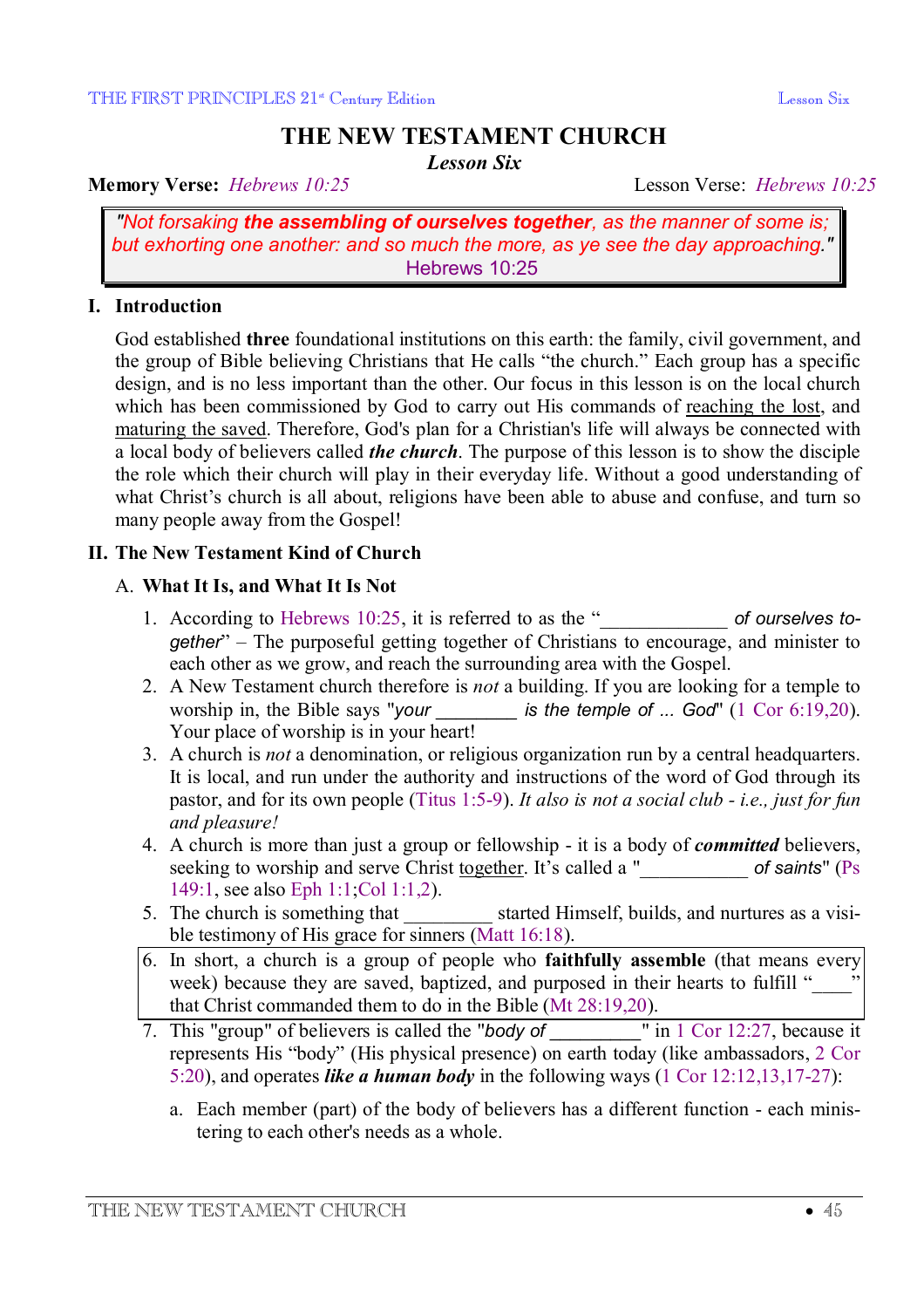- b. No one member can function alone we need each other! When a Christian is not committed to others, especially to other believers, then they are hindering Christ's work in the world today.
- c. Each member's contribution is vitally important to the well-being of the entire body of believers - we can't go it alone!
- d. A properly functioning body operates as a single unit a team.
- e. All this shows that the church that Jesus started is a *living organism* constantly growing, and maturing under the never changing, and always perfect Head, Jesus Christ (Eph 5:23).
- B. The local church is also called "*the \_\_\_\_\_\_\_\_\_\_\_\_\_ of God*" (Eph 2:19), or in other words, the "family" of God (as His children). As part of His family, Christians MUST be able to get along (John 13:35) under the authority of the  $(Acts 2:41-$ 47; 20:32).
- C. Remember that all members of God's family must be *into His family by the* new birth (John 3:3; John 1:12,13)

### **III. The Purpose of the Local Church**

- A. The three-fold purpose of the church in Mt 28:19,20 is for Christians (three action words):
	- 1. To *GO* The world is not commanded to go to church, but the church is commanded to go into the world (see also Acts 1:8) with the Gospel of Jesus Christ, and compelling them to come to "\_\_\_\_\_\_\_" (Mt 11:28-30). Every Christian needs to be involved!
	- 2. To \_\_\_\_\_\_\_\_\_\_\_ The world needs to be **instructed** about Jesus through preaching, discipleship, and teaching (Acts 20:25-27).
	- 3. To \_\_\_\_\_\_\_\_\_\_\_\_\_\_\_ People need to turn away from their *birth-religion*, and begin following Christ only, according to the Bible, and that starts when a person is baptized!

These are the core reasons for the existence of a church. If there is a fault in churches, it is because they have other priorities besides these!

- B. The church is to be a place for \_\_\_\_\_\_\_\_\_\_\_ and teaching the doctrine (truth) about Jesus Christ, and the Christian life (1 Cor 1:17; 2:1-5)!
- C. The church is to provide Christians with \_\_\_\_\_\_\_\_\_\_\_\_\_\_\_\_ with other believers (Acts 2:42) – you can't find this at the local pub or disco!
- D. The church must focus on praying with one heart about the needs of its own people, and also of the lost around them (Acts 2:42) - Christians should pray together about everything – it keeps our hearts united!
- E. The church meeting is a time to remember the three main " $\qquad$  " (1Cor 11:2), which are not "sacraments," but *commandments* that the Lord left specifically for the church to remember Him by. These ordinances are:
	- 1. **Baptism** (Acts 2:41) Baptism is vital to mark the commitment of a new believer to Christ, and to living separated from the old life and religions of their past.
	- 2. The **Lord's supper** ("*the breaking of \_\_\_\_\_\_\_\_*," Acts 2:42) is meant to remind us of the high price Christ had to pay for our forgiveness! A church can remember this event as often as they want, but usually it happens about every one or two months.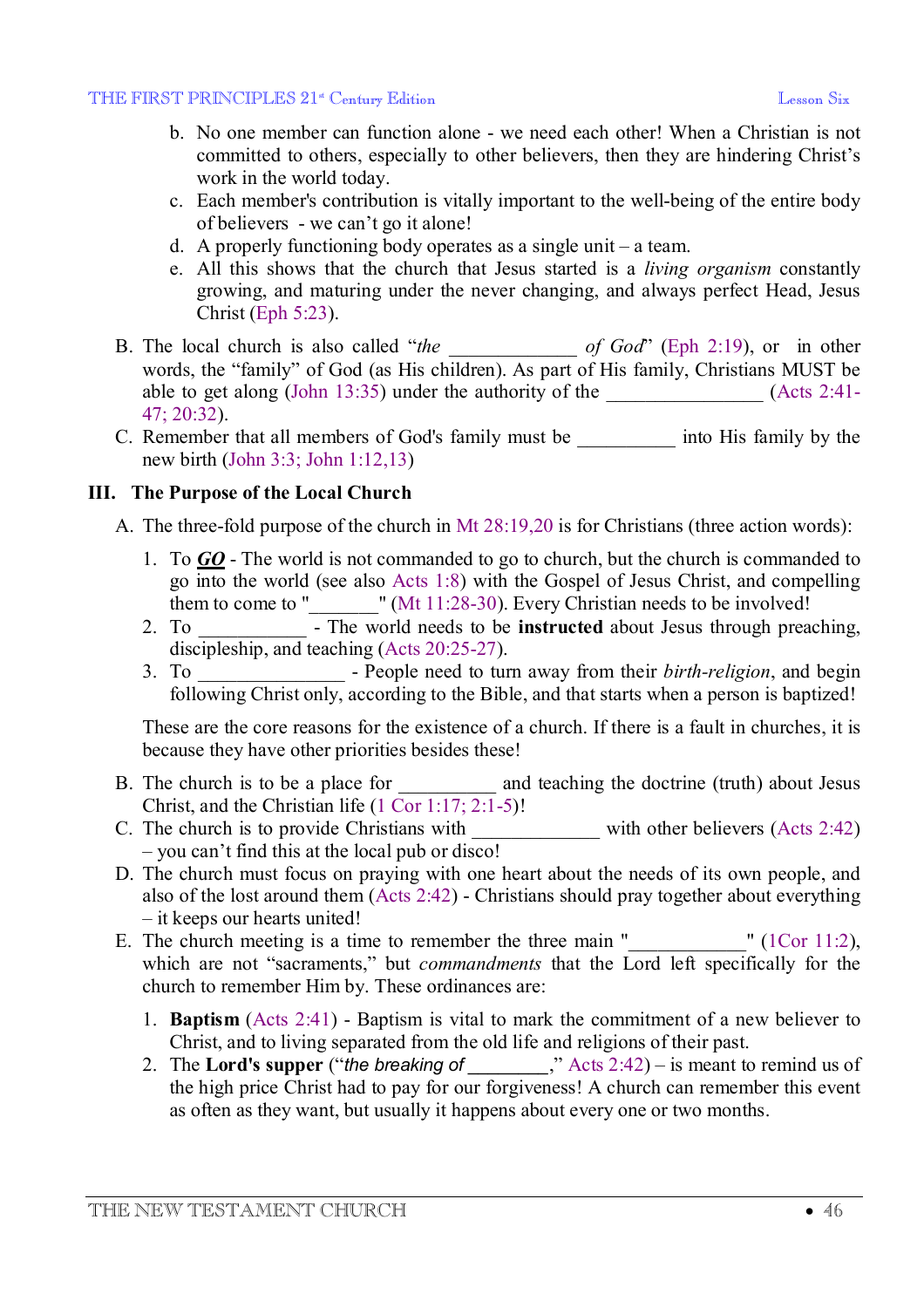**Church** 

believing church is *Christ's* Church, where He is Head!  $\triangle$  A true church is subject unto God's word in everything - we can't pick and

choose.

v Christ's church is

self oriented.  $\triangleleft$  We love to give of ourselves so others get the Gospel.  $\triangle$  A true church is

go for souls! **❖** Every Christian

> part of a local church! *We are not*

*loners!*

family-oriented - not

evangelistic - on the

must be a committed

- 3. **Loving** (Jn 15:17). This may sound a bit unusual, but Christ commanded the people of a church to love the people of that church. By doing this, God keeps us humble, and godly as a people!
- F. The church is to openly, publicly and consistently testify of God's grace and power to the world (Acts 2:43; 1:8) - it is NOT a secretive society that locks its doors! A true church will boldly evangelize a lost world to Jesus Christ!
- G. The church makes it possible for people to minister to each other's needs (Acts 2:44,45). Your greatest ministry will always be one word - OTHERS!
- H. It encourages, and enables Christians to love and enjoy God (Acts 2:46,47).
- I. It edifies (builds up, strengthens) the saints (which is *all of us*, Eph 4:11-16).
- J. All with the focus of reproducing itself throughout the world through soul-winning, baptizing, training, and then repeating (Acts 1:8)! A true New Testament church is not what it ought to be until it has *reproduced itself* somewhere else. **Truths About the**

# **IV.Each Person's Function in a Local Church**

- A. During your Christian life, you should grow in three general stages: **V** Every local Bible-
	- 1. **Observe and learn** Your first priority should be to submit to the teaching of the word of God to learn how to be the man or woman that God designed you to be (Matt 11:28-30). Be teachable. Discipleship is the beginning of this stage. *The key is not to stagnate!*
	- 2. **Participate** In time, you will naturally grow to the point where you can begin to serve and take on basic functions through the ministries of your church (Matt 4:19; James 1:22- 25).
	- 3. **Lead** As your growth continues, you should reach the point where you can begin to minister to others in the same way that you have been ministered to (2 Tim 2:2; 1Pet 3:15).
- B. These three stages can be roughly compared to the stages of growth physically: child, youth, adult.
- C. Be patient! It all takes time. Work hard as a servant of the Lord Jesus Christ, and watch yourself grow!
- **V. The Structure (Blueprint) of the New Testament, Local Church.** All believers are to be  $(John 8:31) - students and follow-$

ers of Jesus Christ, and committed to living just like He would if he were in your shoes.

- A. The **guide and final authority** of a church is always the (Acts 20:32; John 17:17). In Christ's church, the final authority is not placed in people, pastors, or princes, but in the living and pure words of God! As disciples, we must follow the Bible's design for Christianity, and not try and improve on it, or adjust it – just live it!!!
- B. A church has five positions of authority *under* the Word of God (Eph 4:11):
	- 1. **Apostles**: It means "*someone specially chosen and sent out by Jesus*." Twelve apostles were chosen by Jesus personally (Mt 10:1,2) who would be the first *to establish Chris-*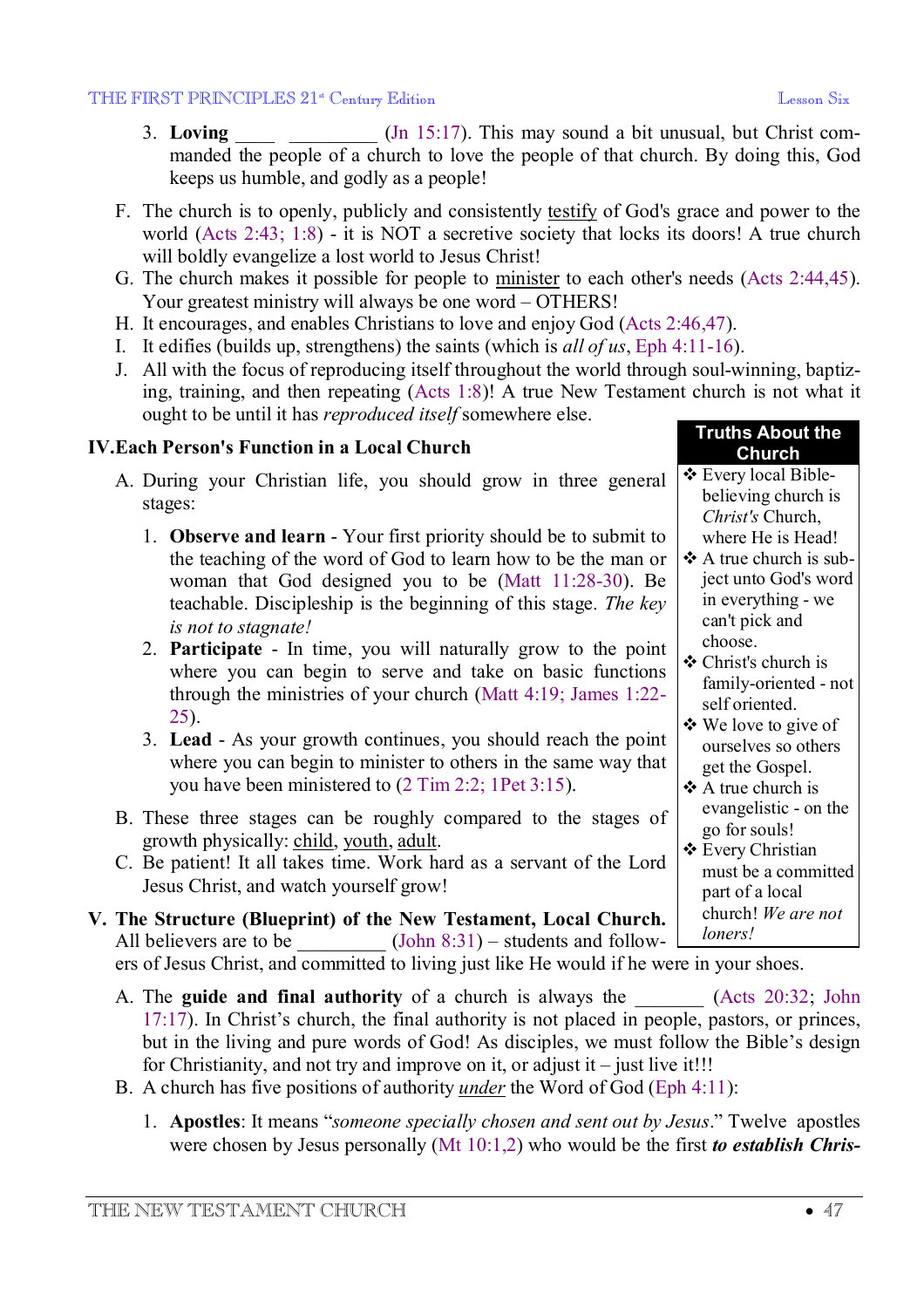*tianity throughout the world* - they laid the foundation by writing and preaching God's word. The twelve were made apostles by the supernatural empowerment of Jesus Christ. Their powers were specific only to themselves (2Cor 12:12), and not to all of Christianity. Once the apostles died, their powers died with them!

- 2. **Prophets**: A special class of people used by God to declare His word until the completion of the Bible (1Cor 13:8-10). The Apostles were also prophets, but there were some prophets who were not apostles, like \_\_\_\_\_\_\_\_\_\_\_\_\_ (Acts 11:27,28; 21:10).
	- a. The Old Testament was written by *(Rom 16:25,26)*
	- b. The New Testament was written by prophets *and apostles*.
	- c. Now that the Bible is completed, the role of prophets and apostles has ceased (see again 1 Cor 13:8-10).
- 3. **Evangelists**: These are Church-starters (like the Apostle Paul), who *evangelize* the lost to a surrendered faith in Jesus Christ, and then group those believers into a local church fellowship (a flock), that is dedicated as a group to obeying and living by all the commands of the Lord under their own pastor (Mt 28:19,20). The evangelist moves on and starts more churches as each church obtains its own permanent pastor.
- 4. **Pastors**: These are Shepherds, the Bishops, the Overseers of the "flock" of Christians that seek to serve Christ. They have the primary job of leading the flock of Christians to serve God, and of protecting that flock from spiritual danger. They are "coaches" training Christians to shine as lights in this dark world!
- 5. **Teachers**: These labour in teaching the word along-side pastors. No pastor can do all the work to keep a church going, so God gives people a heart to minister *with* the pastor, so that the Gospel can go further!

Of the five groups listed, only *the last three* are in operation today (Eph 2:19-22). The first two groups laid the foundation (until the Bible was finished), with Christ being the cornerstone of everything. The rest of us build upon that finished foundation (1 Corinthians 3:10,11).

- C. The primary leadership in the church is provided by the  $(1Tim 3:1-5;$  see also Titus 1:5-9). A Biblical bishop is *different from modern bishops.*
	- 1. A bishop is a *shepherd* over a "flock" (1 Pet 2:25; 5:1-4). That is what "pastor" means. **Pastor**, **bishop** and **shepherd** are all the same thing. He is to minister, preach, care for, instruct, and equip the believers.
	- 2. Every church is to be lead by a pastor. If a church has no pastor, then its primary goal should be to pray for, and get one, and then follow him.
	- 3. A pastor/shepherd does the following (Acts 20:28-31):
		- a. He \_\_\_\_\_\_\_\_ his flock with the word of God (Bible teaching).
		- b. He his flock knows them; cares for their needs. This is where he keeps them in line with the Bible, and keeps them in motion, always serving the Lord.
		- c. He warns them that is what preaching and teaching is for! He has a responsibility not just to the "flock" but to the Great Shepherd who called him to preach (Ezek 3:17-19; Col 1:28)!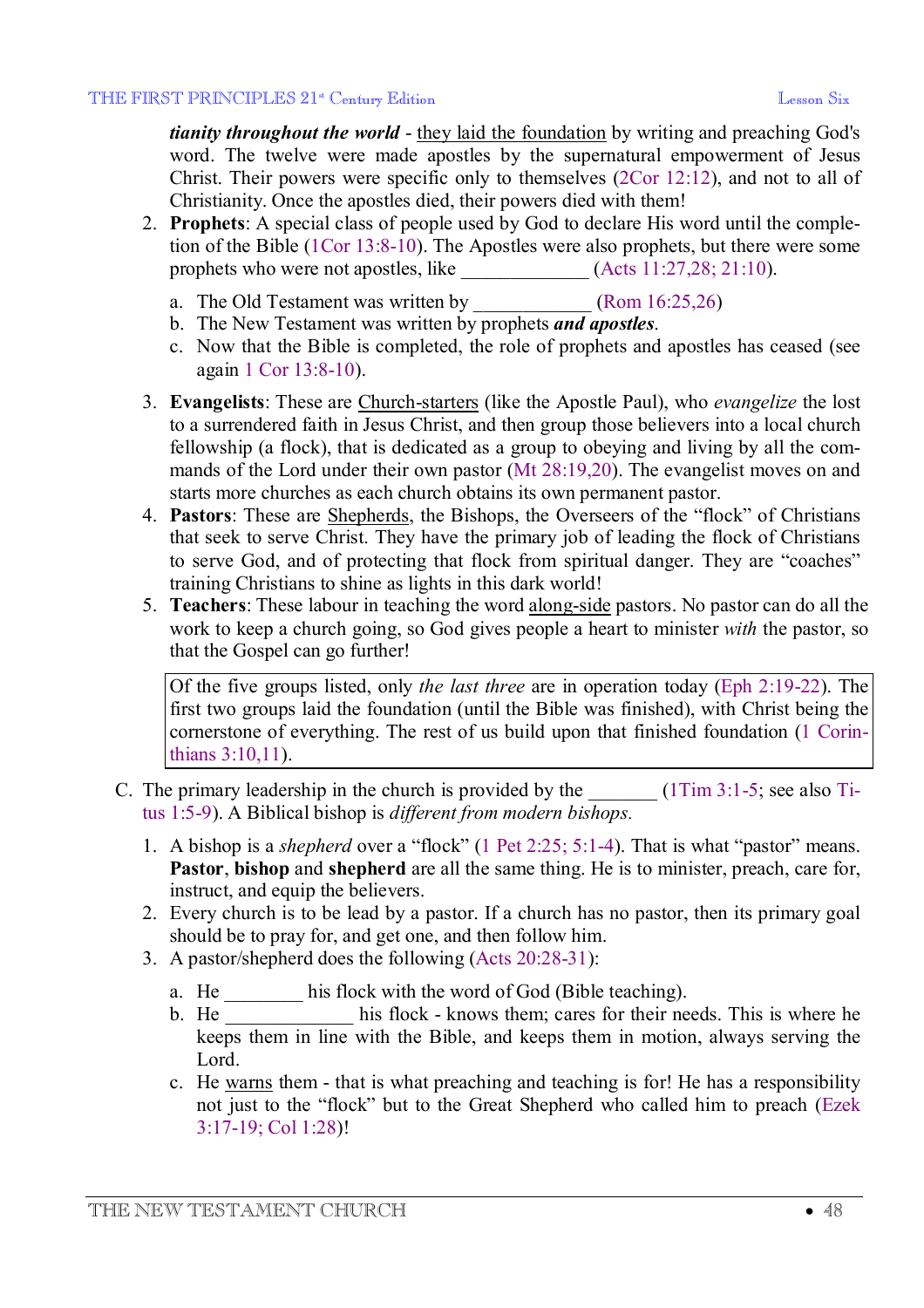- d. Therefore, a pastor is to **oversee** and spiritually care for those to whom he ministers (by living like them, among them, and for them)! He is not to dominate their lives, but **guide**, love, protect them, and if need be, give his life for them as Christ did!
- e. The pastor is not to be a  $\qquad (1\times 3:1,6)$ , but an  $\qquad \qquad (1\times 5:17)$  He should be **mature** in the Lord, and should be respected, and followed (2Tim 2:2; Jam 1:22). All pastors *first* are elders (mature Christians), but all elders are not pastors.
	- 1) Every young as well as older man in a church needs to be surrendered to the Lord if He should call them to be a pastor.
	- 2) If a man is called of God to preach, then his local church is his training ground to prepare him to pastor someday!
- f. Christians are to \_\_\_\_\_\_ the instruction of a godly pastor, knowing he watches for your , and will give an account to God for how you lived your life (Heb 13:7,17). God has given him the responsibility to instruct you as you grow, and to rebuke you when you don't grow (1 Tim 4:12). Every Christian needs a godly pastor.
- g. One of the jobs of pastors is to train more pastors (2Tim 2:2). Pastors come from within a flock. That is how God supplies men to go and reach the world with the gospel – through godly men training faithful men!

### D. Every church must have lots of helpers - called  $(1Tim 3:8)$

- 1. A deacon is *a dedicated servant*, who takes care of the needs of folks like widows, allowing the pastor to labour in the study and teaching of the word of God (Acts 6:1-4).
- 2. All Christians are deacons they are servants in the local body!
- 3. Some deacons are *ordained* (specially chosen and paid by the church) like the pastor is, so they can serve fulltime (Acts 6:5,6)! They serve along side the pastor, and take some of the load from off him, so that he can minister without being crushed by the work-load. A deacon must see his role as very important, and be committed to serving - not being served, even though being paid!
- E. **Teachers** are people God calls to work along with a Pastor to train and mature believers in a church (Eph 4:11-12).
	- 1. Teachers of the word need themselves to know the word! They need to be discipled, so that they can disciple others!
	- 2. Everyone needs to be available should God need them to teach a Sunday School class, help with a Bible Club, or disciple a new Christian!
- F. Beside the above "official" positions, God refers to all Christians as  $(Mt)$ 20:25-28; 25:21), committed *as a team* to obey our Lord's command to reach this world with the Gospel of Jesus Christ!



the other Christians as they work to evangelize the world.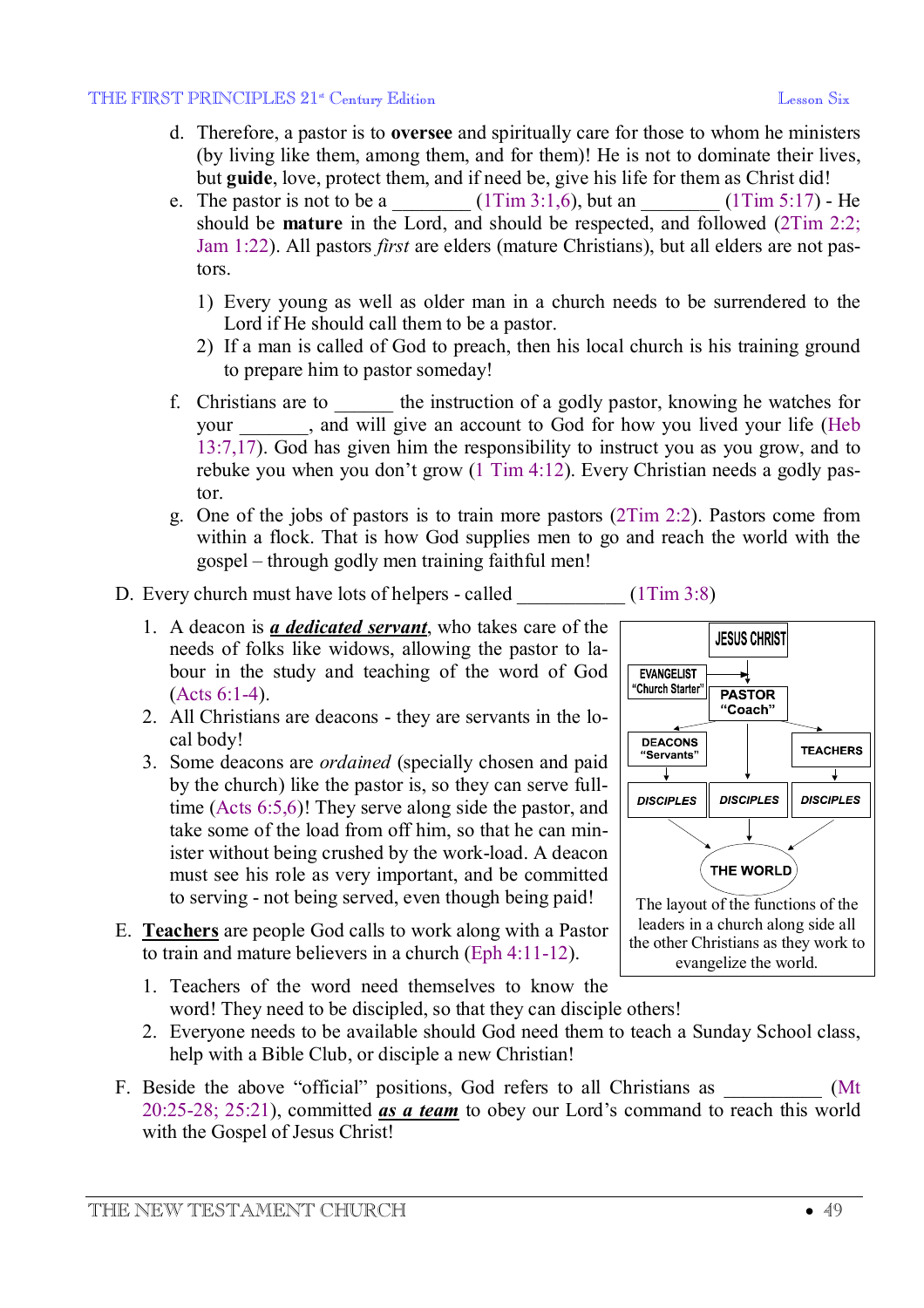#### THE FIRST PRINCIPLES 21<sup>\*</sup> Century Edition **Example 2014** Lesson Six

- G. Notice what is NOT in a church: priests, canons, altar boys, monsignors, prelates, clergy, popes, cardinals, nuns, etc.! Every religion has to "add" to God's clearly defined standard – but these additions are only destructive.
- VI. How can you tell if the church to which you belong (or wish to join) is a true New Testa**ment type of church** (meaning, that it matches the pattern found in the New Testament)? Below are key marks of Christ's Church!
	- A. **Evangelism** They will be involved in to the lost (Acts 1:8)!
	- B. **Bible Believing** They will believe the Bible *not criticise it* (2 Tim 3:15-17; Act 24:14; Lk  $24.25$
	- C. **Doctrine** They will pay careful attention to  $-$  making sure it is right, and only from the Bible (Titus 1:9; 2 John 1:9,10).
	- D. **Separation** They will be *different* from the world (1 John 2:15; Tit 2:13,14; 2 Cor 6:14- 17). Not only just in beliefs, but in LIVES (clean and separated).
	- E. **Discipleship** They will be involved in discipling new Christians, preparing them to serve God, and not be babies or selfish anymore  $(2 \text{ Tim } 2:1-3)!$
	- F. **Spiritual Warfare** They use weapons (not fists or guns) to fight temptation, sin and the devil (2 Cor 10:3-5)!
	- G. **Three Church Ordinances** baptism, the Lord's Supper, and loving one another (1Cor 11:23-26; Mt 28:19,20; Jn 15:12)
	- H. **Immersion** They *immerse*, not sprinkle, when they baptize new believers (Acts 8:36-38)
	- I. **Fellowship a Lot** They ALL meet together every Lord's day, and as often as possible throughout the week (Heb 10:25; Acts 5:42)!

# **VII. What is a Baptist Church?**

- A. A group of believers that base every belief and every aspect of Christianity solely on the Bible – to the exclusion of all traditions.
- B. A group of believers that were first branded with the name "**ana**-**baptists**" (which means *re-*baptizers) because they always required people who got saved to get re-baptized, and to come out of the catholic church or any church that did not follow the Bible. The Baptists down through history were tortured and burnt at the stake by the tens of thousands during the dark ages – all because they would not submit to a pope or king who required people to either worship himself, or follow an unbiblical belief. Please realise that what we take for granted as freedoms today, were totally against the law just a few hundred years ago – like the right to own a Bible; the right of free assembly; and the right of disagreement with the government.
- C. What Baptists generally believe can be summarized as follows:
	- **B**  Biblical Authority Only. The only source for absolute truth about God, and what is right and wrong is the written word of God. All questions are settled according to "*Thus saith the Lord*."
	- **A** Autonomy of the local church a local church is fully able to make its own decisions, and govern itself. There is no hierarchy in Christianity.
	- **P**  Priesthood of the believer. Every Christian is able to go directly to God as a priest because Jesus Christ as their High Priest has made it possible.
	- **T**  Three ordinances given by Jesus for the Church to obey: To regularly have the Lord's Supper, Baptize, and Love one another.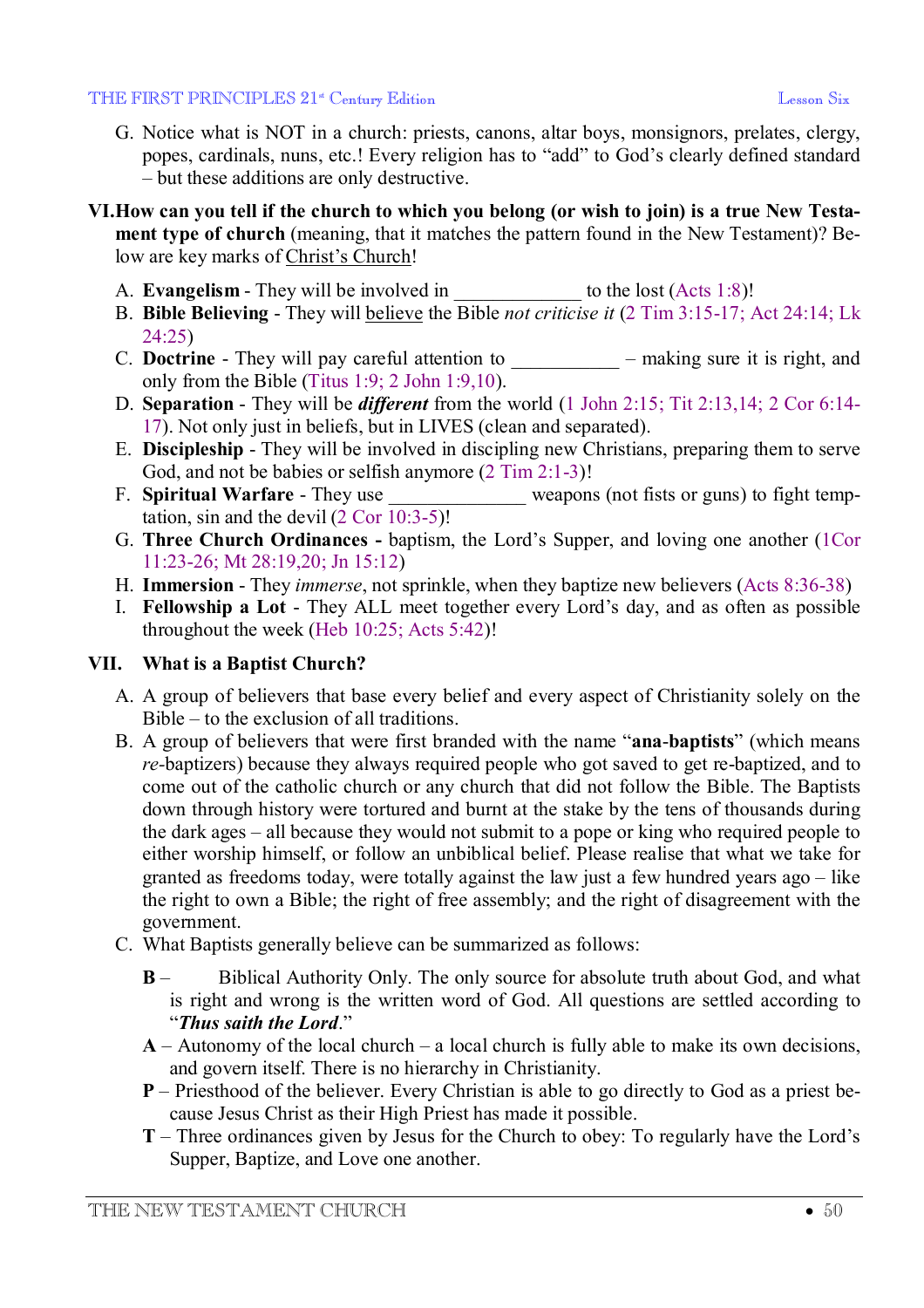- **I –** Individual Soul Liberty a Christian answers only to God concerning his or her faith! A person must learn the truth of the Bible, act on that truth, and is ultimately held responsible by God according to what they did with that truth. No human has power over your faith.
- **S**  Saved and Secure Membership only born again believers are able to be members of a church, and they are eternally secure in Christ.
- **T**  Three Church Offices: Evangelist (Church Starter), Pastor, and Deacon.
- **S**  Separation of Church and State the church is under the control of the word of God, not a government. We obey the laws of the land – but when those laws go against the Bible, a Christian ignores those laws!
- D. All Bible-believing and Bible-practicing churches are 'baptistic' in that they hold many if not most of the above beliefs. Some churches just don't have the name "Baptist" – but they ought not be ashamed of the name.

### **VIII. The Financing of a Local Church** (More about this in *Lesson Fifteen*)

- A. The giving of our *tithes* (1/10th of our income), and *offerings* to our local church is God's way of supporting your local church and its ministries. Faithful stewardship (the responsible handling) of our possessions involves giving the "*firstfruits of our increase*" to \_\_\_\_\_ (Pr 3:9,10)! Not because He needs our money (Ps 24:1), but rather, out of obedience to His word by faith.
- B. According to Malachi 3:8-10, the Lord is very serious about the Christian making sure money does not become a "god" (1Timothy 6:10). He helps by requiring us to keep *Him* in first place with our finances. This is called *the tithe*. If a person does not tithe, no matter how hard it may be, **he** or she is *God*, and are worse off by keeping their money, than by giving it!
- C. Giving our money to the Lord is like the giving of our time, and our love *it always costs us something* - and it should! Giving demonstrates the proof of our love for (1 John 3:18; John 14:15). If a person has a problem with giving, then it is because they do not love Jesus Christ supremely, or they are not willing to follow the word of God by faith.
- D. So, why give regularly to my local church (1 Cor 16:1,2)?
	- 1. To obey God (Prov 3:9,10) do it first out of *obedience*!
	- 2. So that it can be self-sufficient (not dependent upon the government, bazaars, or bake sales, but upon the people who assemble together).
	- 3. So that God's man (the pastor) can be full-time for serving the Lord, serving you, and reaching the lost, instead of having to work both a job, and do the ministry (1 Tim 5:17,18)!
	- 4. And also, so that God can bless you, knowing that you seek \_\_\_\_\_\_\_ to bless and honour Him (Matt 6:33).
- **IX.How Does A Person Join a Local Church?** Every Christian is to be a dedicated member of a local Bible believing church (Heb 10:25).
	- A. **Fulfill God's requirements.** There are only two requirements to be added to a church:  $\overline{\text{(Acts 2:41)}}$ .
	- B. **Know whether it is God's will** to join that church (Acts 2:47). Every Christian must be associated with a Bible believing local church, and committed to getting the Gospel out to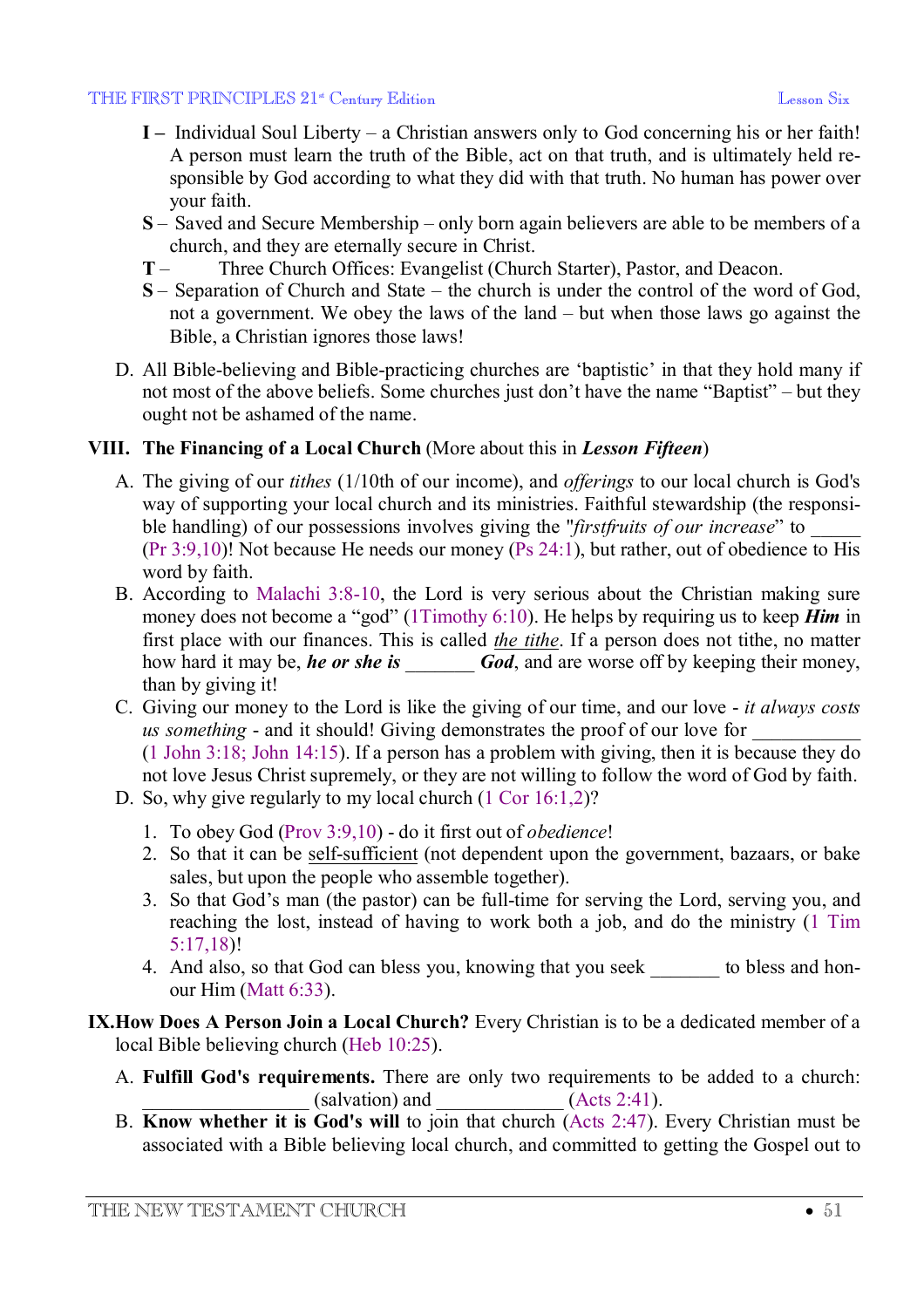everyone in their area. Ask the Lord where you should commit yourself, and your family, and then go for it!

- C. **Request membership**. Don't expect to be a part by *osmosis* (just by attending). You have to **ask**, or people won't think that you are serious.
- D. **Be accepted.** *The local New Testament church is exclusionary* (it does not have to accept everyone)*.* You will only be accepted if you have a testimony of your salvation, been Scripturally baptized, and are in agreement with the doctrines of the church you wish to join yourself to.
- E. **Make the church, YOUR church!** Be there for every meeting, pray for your pastor, and for the other people there, and ask God where He needs YOU to work so that souls get saved, and young Christians grow!

Are you a dedicated member of a church that believes the Bible and *practices* it? If so, where? \_\_\_\_\_\_\_\_\_\_\_\_\_\_\_\_\_\_\_\_\_\_\_\_\_\_\_\_\_\_\_\_\_. If not, is there anything keeping you from joining with your Discipler's church?

- **X. Finding a Place to Serve the Lord in Your Local Church (Acts 13:1,2).** When the Lord places you in a Bible believing church, it ought to become "your" church, where you dedicate your life, efforts, and talents in service to God so that souls get saved, and Christians are fed. Look around you and see where the pastor, or someone needs help teaching in Sunday School, or picking people up for church, or cleaning up the church, etc. Find SOMETHING to do, like:
	- A. Teaching a Sunday School Class, or helping another person teach it.
	- B. Going out soul-winning regularly with other believers.
	- C. Helping the pastor with secretarial tasks like sending out birthday cards.
	- D. Start up a Bible study at your workplace during lunch.
	- E. Correspond with missionaries to encourage them and pray for them.
	- F. Singing special music, or even starting a choir.
	- G. Playing a musical instrument.
	- H. Holding Bible Clubs in your home and back-garden.
	- I. Going with the pastor on visitation calls to people's homes.
	- J. Visiting people who are sick and in the hospital.
	- K. Helping in a puppet ministry.
	- L. Picking up folks who need a ride to church.
	- M. Ministering to older folks by mowing their grass, or repairing their homes.
	- N. Hosting a Ladies' Coffee Morning in your home for Christian women to fellowship and give testimony so that other lost women can hear the gospel!
	- O. And the list goes on… Just add your own ideas, and get started right away!

# **XI.Why Are There So Many Churches?**

- A. The Bible warns that not only does God have *His* church (Matt 16:18), but so does \_\_\_\_\_\_\_\_\_\_ (2 Cor 11:13-15). It is called "**religion**" and it is *not* Christianity. Satan's  $\frac{d}{dx}$  *church*" is full of: False  $\frac{d}{dx}$  (Matt 7:15); False believers (Matt 7:21); Traditions (Col 2:8); and doctrines (Jude 3,4)
- B. When comparing "Religion" with *Christianity*, it is important to find out whether it is founded upon what God said (the Bible), or what **man** said (*tradition*, see Mark 7:1-9).
- C. There are lots of different churches today they all claim to be "churches"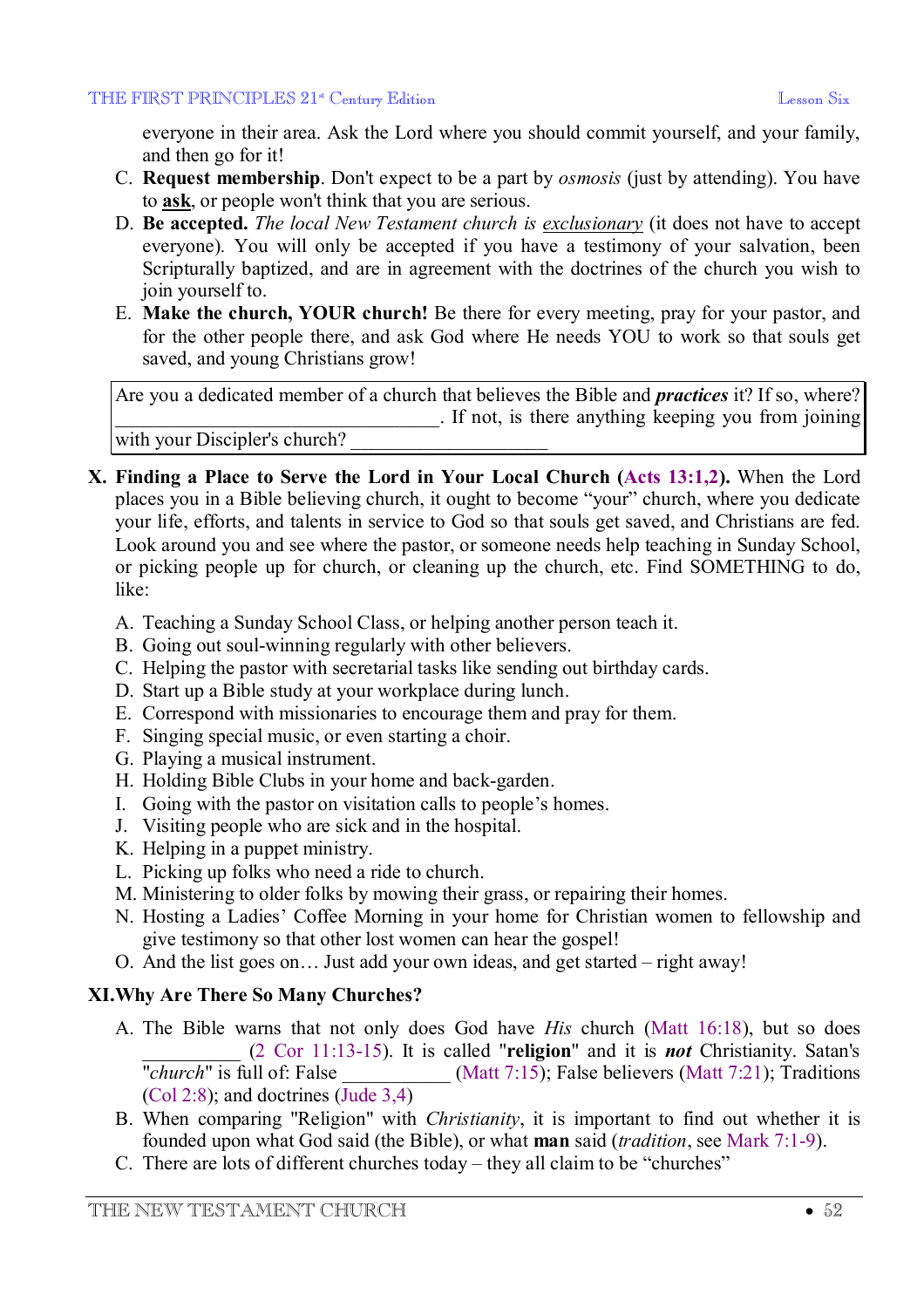- 1. Baptist Churches
- 2. Roman Catholic Churches allegiance to Rome and tradition
- 3. Presbyterian Churches protestant, and baby sprinklers
- 4. Methodist Churches believe a Christian can lose their salvation
- 5. Church of England, Church of Ireland just barely above catholic
- 6. Pentecostal Churches emphasis on miracles and experiences
- 7. Non-denominational Churches no real doctrinal stand at all
- 8. Then there are others which are clearly **cults:**
	- a. Mormons all of them are working at becoming gods (Gen 3:4,5)
	- b. Jehovah's Witnesses working their way to heaven without the new birth (John 3:3)
	- c. Seventh day Adventists keeping the Sabbath (Rom 10:4).
	- d. Church of Christ baptismal regeneration (Eph 2:8,9).
- 9. Never mind the fact that there are lots of different religions
	- a. Buddhism China belief in the eight-fold path to nothingness
	- b. Islam Middle East believe in Allah and his prophet Mohammed
	- c. Hinduism India believe in about 2 million gods
	- d. Shintoism Japanese believe in dead ancestors
	- e. Judaism Israel believe in God of the Bible, but not Messiah
	- f. Evolutionism fools the belief in almighty dirt!
	- g. Atheism fools believe only in almighty SELF!
- 10.In simple terms, there are only two kinds of religions: Either it is DONE, or it is DO, DO, DO, and then DO it some more,
- D. All throughout Church history, the people who were determined to only go by the Bible, were side-lined, vilified, hunted and tortured, even by the Protestants all because they would not obey the church and baptize their infants, and would not confess to priests, etc. These groups of Christians had various names, but most of them were Baptist in their doctrine and practice.
- E. Every year there are new "cults" and flavours of "faith" for people to choose from. Bible believers (from the time of the apostles on) have never been a part of the religious "system" listed above, but have always been separate from it, and required anyone who believed the Bible to separate themselves from it (2 Cor 6:14-18). Whenever the religious system caught a Bible believer, they tortured them, and even burned them at the stake for their beliefs (Acts 8:3; 9:1; 24:14)
- F. The answer to why there are so many churches lies in the fact that people believe that there can be so many different approaches to God and the Bible, which is not true (Rev 22:18,19; John 14:6). People must take God's word literally and completely, and come to God, only God's way - the Bible way. *Religion* has no authority other than itself, instead of the word of God. Therefore, religions are constantly changing, while in Biblical Christianity, believers are always *anchored* to the unchanging words of the living God!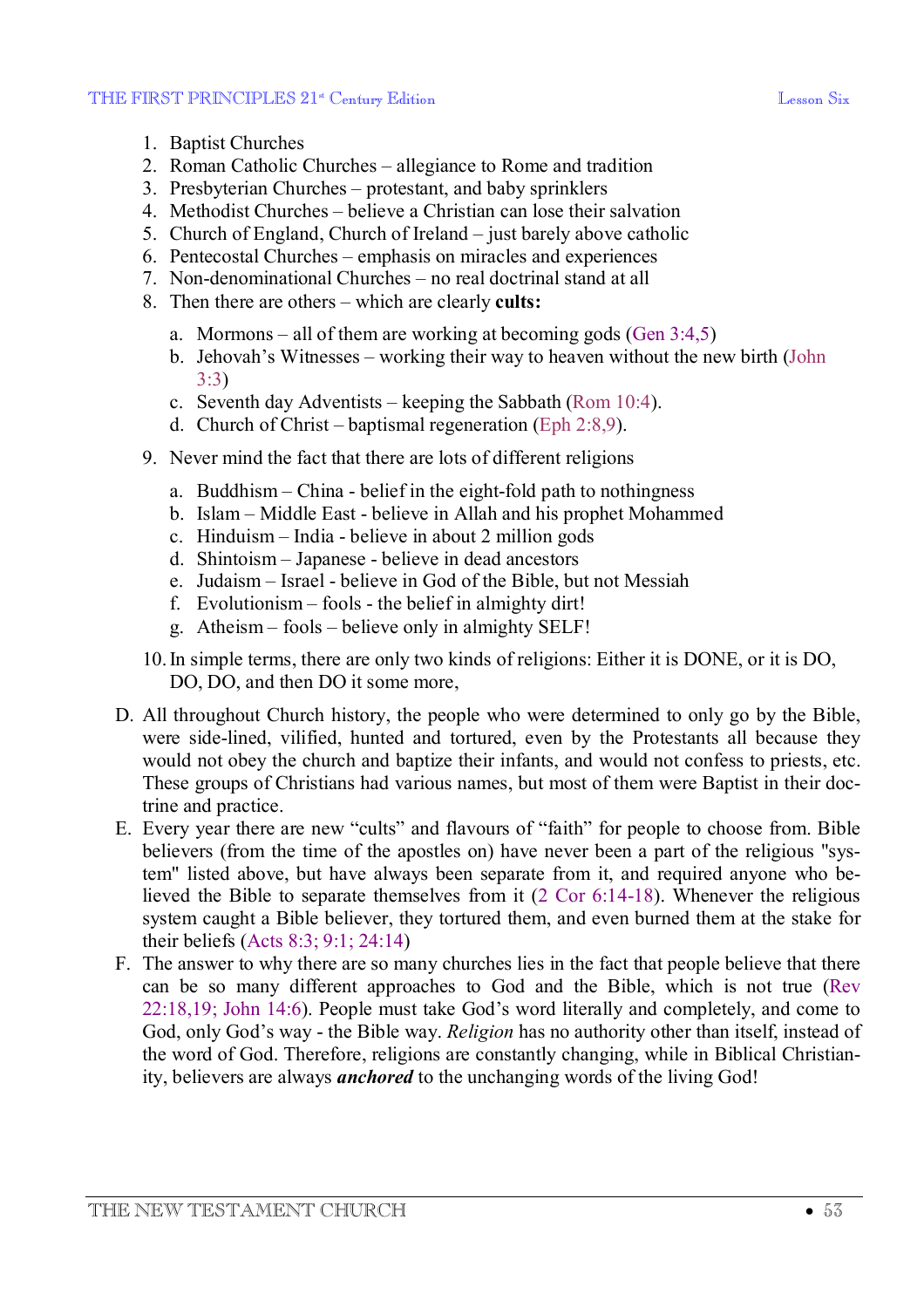### THE FIRST PRINCIPLES 21<sup>st</sup> Century Edition Lesson Six

G. Below is a brief History of "Churches," beginning with the New Testament Church!

| Early Christianity<br>Church and State |       | 33 AD The Crucifixion, burial, and resurrection of Jesus Christ, and His sending out His disciples into all<br>the world to preach and establish Christianity by getting people to repent and believe!                                                                                              |                             |
|----------------------------------------|-------|-----------------------------------------------------------------------------------------------------------------------------------------------------------------------------------------------------------------------------------------------------------------------------------------------------|-----------------------------|
|                                        | 65    | The apostle Paul says all of the then known world had heard about Jesus Christ (Col 1:23)! New<br>Testament style churches were spread throughout the Roman empire in every major city!                                                                                                             |                             |
|                                        | 95    | The apostle John finished writing Revelation, and completes the Bible - no more prophecy! Right                                                                                                                                                                                                     |                             |
|                                        |       | after this, the Bible was published as one Book of 66 books in Latin.                                                                                                                                                                                                                               |                             |
|                                        |       | Intense persecution against Christianity by the Roman Empire for over 200 years!                                                                                                                                                                                                                    |                             |
|                                        | 313   | The Roman Emperor Constantine gives in, and organises a central state-church in Rome with<br>him at the head. This becomes known as the <b>ROMAN CATHOLIC</b> Church. He becomes the<br>first POPE! Before that time, all "churches" were local, independent, and <i>illegal</i> . After this time, |                             |
|                                        |       | only the "baptistic" churches were illegal.                                                                                                                                                                                                                                                         |                             |
|                                        | 375   | The use of "images" was introduced along with the veneration of saints and angels – the catholic                                                                                                                                                                                                    |                             |
|                                        |       | church just borrowed all the images of the pagans and made them into "Christian" symbols                                                                                                                                                                                                            |                             |
|                                        | 394   | (idols)! God forbid in Exodus 20 the veneration of ANY image or picture!<br>"Mass" was forced as THE method for salvation. Religious leaders made the crucifixion into a                                                                                                                            |                             |
|                                        |       | ritual that had to be constantly repeated.                                                                                                                                                                                                                                                          |                             |
| The Dark Ages<br>Reformation<br>The    | 593   | Purgatory was introduced as a temporary punishment of sinners. No other religious doctrine pro-<br>duced as much money for the catholic coffers than the teachings about "purgatory!"                                                                                                               | <b>Bible-Believing</b>      |
|                                        | 850   | Holy water is introduced as having special powers of healing and cleansing.                                                                                                                                                                                                                         |                             |
|                                        | 1054  | The GREEK ORTHODOX church split from Rome over the issue of Papal authority. Now there<br>were two "holy apostolic catholic" churches, neither of which follow the Bible!                                                                                                                           |                             |
|                                        | 1079  | Celibacy of the Catholic priesthood was made mandatory. Before then, most members of the<br>clergy were married.                                                                                                                                                                                    | Re-Baptizers (Ana-Baptists) |
|                                        | 1090  | The rosary was adopted as a method of praying - it was also borrowed from the pagans. The Hin-<br>dus and the Buddhists also have rosary beads.                                                                                                                                                     |                             |
|                                        | 1190  | Sale of indulgences (paying a priest for your sins in money) began. It allowed people to pre-pay                                                                                                                                                                                                    |                             |
|                                        |       | for sins that otherwise would have to be paid for in purgatory.                                                                                                                                                                                                                                     |                             |
|                                        | 1215  | Confessions to Roman priests started, and was made mandatory to all people for salvation. The<br>gift of Salvation was just constantly being added to!                                                                                                                                              |                             |
|                                        | 1525  | Martin Luther broke away from the Roman Catholic Church - started the Lutherans. Martin was                                                                                                                                                                                                         |                             |
|                                        |       | a good monk, but wanted to get the Bible into the hands of the common people – he found he had<br>to leave the "church" in order to live by the Bible.                                                                                                                                              |                             |
|                                        | 1534  | Henry VIII took the English church away from Rome and started the Church of England.                                                                                                                                                                                                                |                             |
|                                        | 1541  | The Presbyterian church was formed by Christians breaking away from Church of England.                                                                                                                                                                                                              |                             |
|                                        |       | They made a big step in attempting to return to Biblical Christianity – but still carried a lot of                                                                                                                                                                                                  |                             |
|                                        |       | "baggage" from Catholicism and the church of England.                                                                                                                                                                                                                                               |                             |
|                                        | 1791  | The Methodist church broke away from the Church of England - by John Wesley. They for the                                                                                                                                                                                                           |                             |
|                                        |       | most part went back to Biblical Christianity.                                                                                                                                                                                                                                                       |                             |
|                                        | 1827  | The Mormons (Church of Jesus Christ of Later Day Saints) began "their church" (with their own<br>"Bible").                                                                                                                                                                                          |                             |
| Apostasy                               | 1854  | The Immaculate Conception of Mary (not of Jesus) was declared as doctrine.                                                                                                                                                                                                                          |                             |
|                                        | 1896  | The Jehovah's "Christian" Witnesses were organized (with their own "Bible").                                                                                                                                                                                                                        |                             |
|                                        |       | 1900's A non-stop race to create new religions and moralities like the world has never seen before                                                                                                                                                                                                  |                             |
|                                        | 1950  | The <b>Assumption</b> (ascension into heaven) of Mary proclaimed as doctrine.                                                                                                                                                                                                                       |                             |
|                                        | 1980+ | Even fundamental Christians no longer believe and practice the Bible (Judges 21:25)                                                                                                                                                                                                                 |                             |